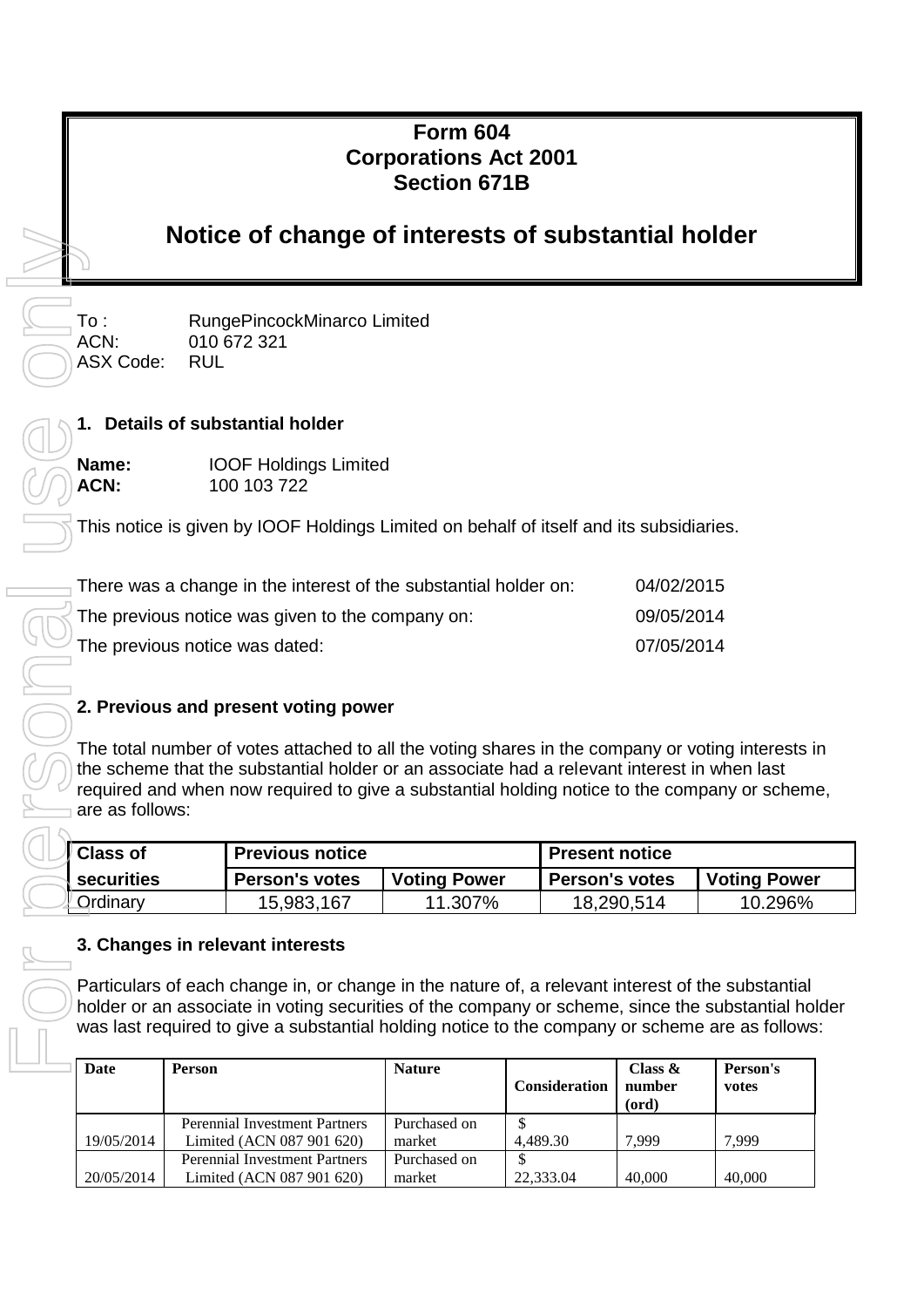|            | <b>Perennial Investment Partners</b> | Purchased on   | \$             |                |                          |
|------------|--------------------------------------|----------------|----------------|----------------|--------------------------|
| 3/06/2014  | Limited (ACN 087 901 620)            | market         | 4,281.62       | 7,143          | 7,143                    |
|            | <b>Perennial Investment Partners</b> | Purchased on   | \$             |                |                          |
| 4/06/2014  | Limited (ACN 087 901 620)            | market         | 1,731.35       | 2,885          | 2,885                    |
|            | <b>Perennial Investment Partners</b> | Purchased on   | \$             |                |                          |
| 6/06/2014  | Limited (ACN 087 901 620)            | market         | 222,028.80     | 388,243        | 388,243                  |
|            | <b>Perennial Investment Partners</b> | Purchased on   | \$             |                |                          |
| 20/06/2014 | Limited (ACN 087 901 620)            | market         | 372,954.04     | 652,869        | 652,869                  |
|            | <b>Perennial Investment Partners</b> | Purchased on   | \$             |                |                          |
| 25/06/2014 | Limited (ACN 087 901 620)            | market         | 289.06         | 506            | 506                      |
|            | <b>Perennial Investment Partners</b> |                | $-5$           |                |                          |
| 4/07/2014  | Limited (ACN 087 901 620)            | Sold on market | 62,861.40      | 100,000        | 100,000                  |
|            | <b>Perennial Investment Partners</b> | Purchased on   | \$             |                |                          |
| 16/07/2014 | Limited (ACN 087 901 620)            | market         | 1,625.29       | 2,620          | 2,620                    |
|            | <b>Perennial Investment Partners</b> | Purchased on   | \$             |                |                          |
| 18/07/2014 | Limited (ACN 087 901 620)            | market         | 477.04         | 769            | 769                      |
|            | <b>Perennial Investment Partners</b> | Purchased on   | \$             |                |                          |
| 8/08/2014  | Limited (ACN 087 901 620)            | market         | $\overline{a}$ | 1,666,667      | 1,666,667                |
|            | <b>Perennial Investment Partners</b> | Purchased on   | $\mathcal{S}$  |                |                          |
| 21/08/2014 | Limited (ACN 087 901 620)            | market         | 42,206.07      | 70,412         | 70,412                   |
|            | <b>Perennial Investment Partners</b> | Purchased on   | \$             |                |                          |
| 27/08/2014 | Limited (ACN 087 901 620)            | market         | 477,817.28     | 794,614        | 794,614                  |
|            | <b>Perennial Investment Partners</b> | Purchased on   | \$             |                |                          |
| 28/08/2014 | Limited (ACN 087 901 620)            | market         | 24,052.82      | 40,000         | 40,000                   |
|            | <b>Perennial Investment Partners</b> | Purchased on   | \$             |                |                          |
| 12/09/2014 | Limited (ACN 087 901 620)            | market         | 150,329.99     | 250,000        | 250,000                  |
|            | <b>Perennial Investment Partners</b> |                | $-$ \$         |                |                          |
| 16/09/2014 | Limited (ACN 087 901 620)            | Sold on market | 5,512.64       | 8,246          | 8,246                    |
|            | <b>Perennial Investment Partners</b> |                | $-$ \$         |                |                          |
| 22/10/2014 | Limited (ACN 087 901 620)            | Sold on market | 12,372.72      | 20,000         | 20,000                   |
|            |                                      |                | $-$ \$         |                |                          |
|            | <b>Perennial Investment Partners</b> |                | 342,147.16     |                |                          |
| 24/10/2014 | Limited (ACN 087 901 620)            | Sold on market |                | 553,067        | 553,067                  |
|            | <b>Perennial Investment Partners</b> | Purchased on   | \$             |                |                          |
| 26/11/2014 | Limited (ACN 087 901 620)            | market         | 177.08         | 285            | 285                      |
|            | <b>Perennial Investment Partners</b> |                | $-$ \$         |                |                          |
| 29/12/2014 | Limited (ACN 087 901 620)            | Sold on market | 25,308.59      | 42,274         | 42,274                   |
|            | <b>Perennial Investment Partners</b> |                | $-$ \$         | $\blacksquare$ | $\overline{\phantom{a}}$ |
| 12/01/2015 | Limited (ACN 087 901 620)            | Sold on market | 97,063.38      | 162,129        | 162,129                  |
|            | <b>Perennial Investment Partners</b> |                | $-$ \$         |                |                          |
| 13/01/2015 | Limited (ACN 087 901 620)            | Sold on market | 239,472.01     | 400,000        | 400,000                  |
|            | <b>Perennial Investment Partners</b> |                | $-\$$          |                |                          |
|            | Limited (ACN 087 901 620)            | Sold on market |                |                |                          |
| 4/02/2015  |                                      |                | 198,731.23     | 331,949        | 331,949                  |

### **4. Present Relevant Interests**

Particulars of each relevant interest of the substantial holder in voting securities after the change are as follows:

| Holder               | <b>Registered holder</b><br>of securities | <b>Person</b><br><b>Entitled</b><br>to be<br>holder | Nature of relevant<br>interest | Class $\&$<br><b>Number</b><br>(Ord) | Person's<br>votes |
|----------------------|-------------------------------------------|-----------------------------------------------------|--------------------------------|--------------------------------------|-------------------|
| Perennial Investment |                                           |                                                     |                                |                                      |                   |
| Partners Limited     | <b>State Street</b>                       |                                                     | <b>Investment Manager</b>      | 3,840,687                            | 3,840,687         |